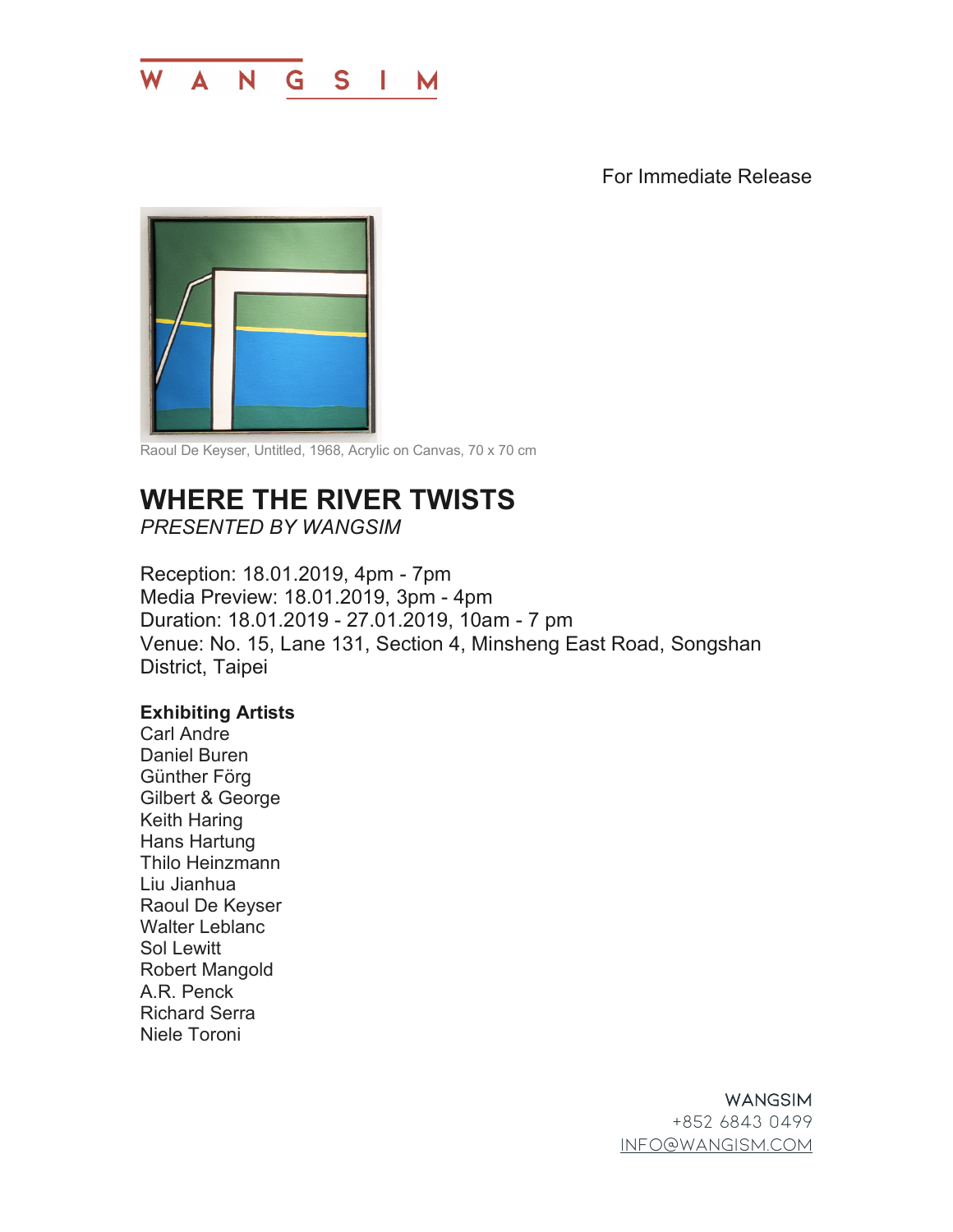

## Andy Warhol

Wangsim is pleased to present its first traveling exhibition *Where the River Twists* in Taipei's historical Songshan District. The ambitious group exhibition of 16 artists showcases a wide range of important artworks from two major art movements, Minimalism and Pop Art. While exploring the most celebrated names in both "camps" with audience from Taiwan and beyond, the show also boasts a presentation featuring several important European abstract painters and Pop artists, whose works have not only championed multiple resonating European art movements, but also celebrated a highly productive, more fluid post-war art world. The exhibition also debuts the first encounter of the Chinese artist Liu Jianhua and the late Belgian conceptual artist Walter Leblanc, and highlights points of their mutual approaches to art making and interacting with space.

Sparking in the late 1950s art world of the United States were the Pop Art and Minimalism, two primary movements that departed from the gestural and subjective nature of the previous generation. Pop artists blurred the boundaries between "high" and "low" culture by creating art pieces of mass culture objects, media and political stars. Minimalism notably introduced highly simplified geometric forms, reductive serial compositions, and the use of unmodified industrial materials and fabrication methods. Meanwhile, the show also features European artists that are not associated with either movement, but master the techniques, procedures, and style resonating these movements.

Apart from the others, the exhibition creates another extraordinary dialogue from artist to artist: from the Ji'an-born Chinese artist Liu Jianhua, and one of the closest Belgian associates of Zero Group, Walter Leblanc. Both known for their non-traditional materials, Liu stands away from the prevailing styles in contemporary art, and transfers paper, leaves, and ink drops into curious and fragile porcelain sculptures. Firm believer in strategies for painting without pigment, LeBlanc introduced "torsion" (twists) to his work he tightened and twisted cotton threads, and eventually plastic ribbons, over traditional supports to create ray-like patterns and simple geometric shapes. Both talents have been primarily interested in motion, and the perfect balance between objects and space.

Founded by Maarten Simoens and Adel Wang, Wangsim is a Hong Kong based art consultancy firm specializing in modern and contemporary art. In partnership with a variety of artists, galleries and art institutions, Wangsim presents high caliber secondary market art pieces and results them into

> WANGSIM +852 6843 0499 info@wangism.com